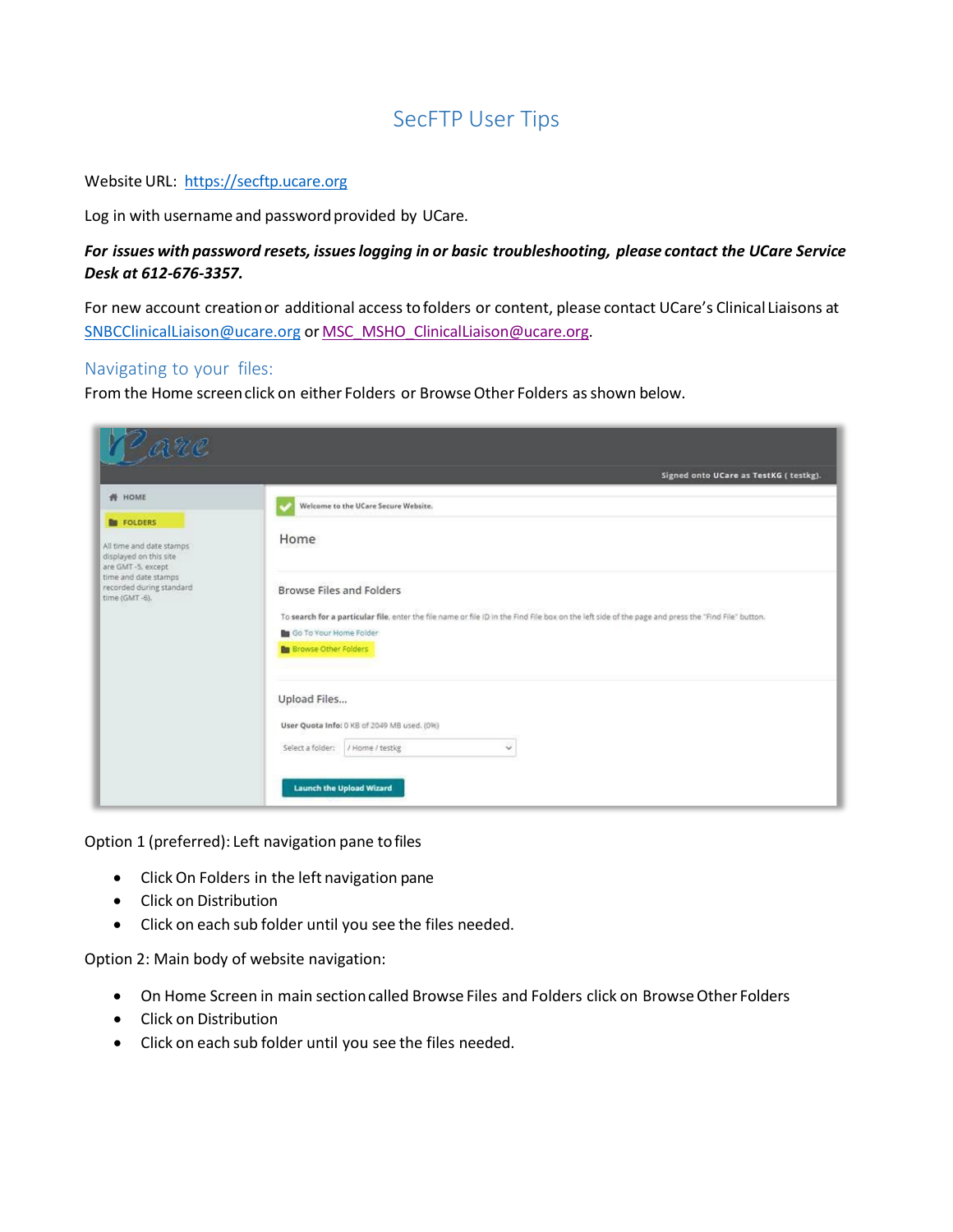The screencapture below represents a folder directory that does not contain any files. This view could occur due to the timing of when reports were uploaded or the content has been deleted by a user or automatically removed after90 days.

| <b>Folders</b>                                                        |                                                                                                                                       |  |  |  |  |
|-----------------------------------------------------------------------|---------------------------------------------------------------------------------------------------------------------------------------|--|--|--|--|
| / Distribution/ Counties/ Rice/ Care Coordination Enrollment Rosters/ |                                                                                                                                       |  |  |  |  |
| Go To Folder<br>$\checkmark$                                          | If there are no files in a folder this is how the<br>screen will look. There will be no action buttons<br>because there are no files. |  |  |  |  |
| Parent Folder                                                         |                                                                                                                                       |  |  |  |  |
| There are no files or folders in this folder.                         |                                                                                                                                       |  |  |  |  |

## To download and delete Files

To download a file click on the download icon that is shown on the far right of the image below:  $\vert$ 土 To delete a file click on the delete file icon located next to the download icon:  $\Vert \ast \Vert$ 

|  |  | $\sim$ weight will enter the weight life term is the context fluid to the weight leads |  |
|--|--|----------------------------------------------------------------------------------------|--|
|  |  |                                                                                        |  |
|  |  |                                                                                        |  |
|  |  |                                                                                        |  |

| <b>Folders</b> |                                      |                                   |                       |         |                     |                                         |
|----------------|--------------------------------------|-----------------------------------|-----------------------|---------|---------------------|-----------------------------------------|
|                | / Distribution/                      |                                   |                       |         |                     |                                         |
|                | <b>Find File/Folder:</b>             | <b>Find File</b>                  |                       |         |                     |                                         |
| $\Box$         | Name<br>Parent Folder                | <b>Created</b>                    | Size/Contents Creator |         | B<br>$\overline{+}$ | To download<br>a file<br><b>Actions</b> |
|                | Care Coordination Enrollment Rosters | 6/21/2017<br>3:27:09<br><b>PM</b> |                       |         | To Delete a file    | ×                                       |
|                | xlsx                                 | 6/14/2017<br>8:16:45<br>AM        | 18.5 KB               | uc4PROD | 1                   | 소<br>×                                  |

Follow any prompts you receive when you click the download button. You may be prompted to open or save the file, it may just automatically download or just open depending on your internet browser and settings.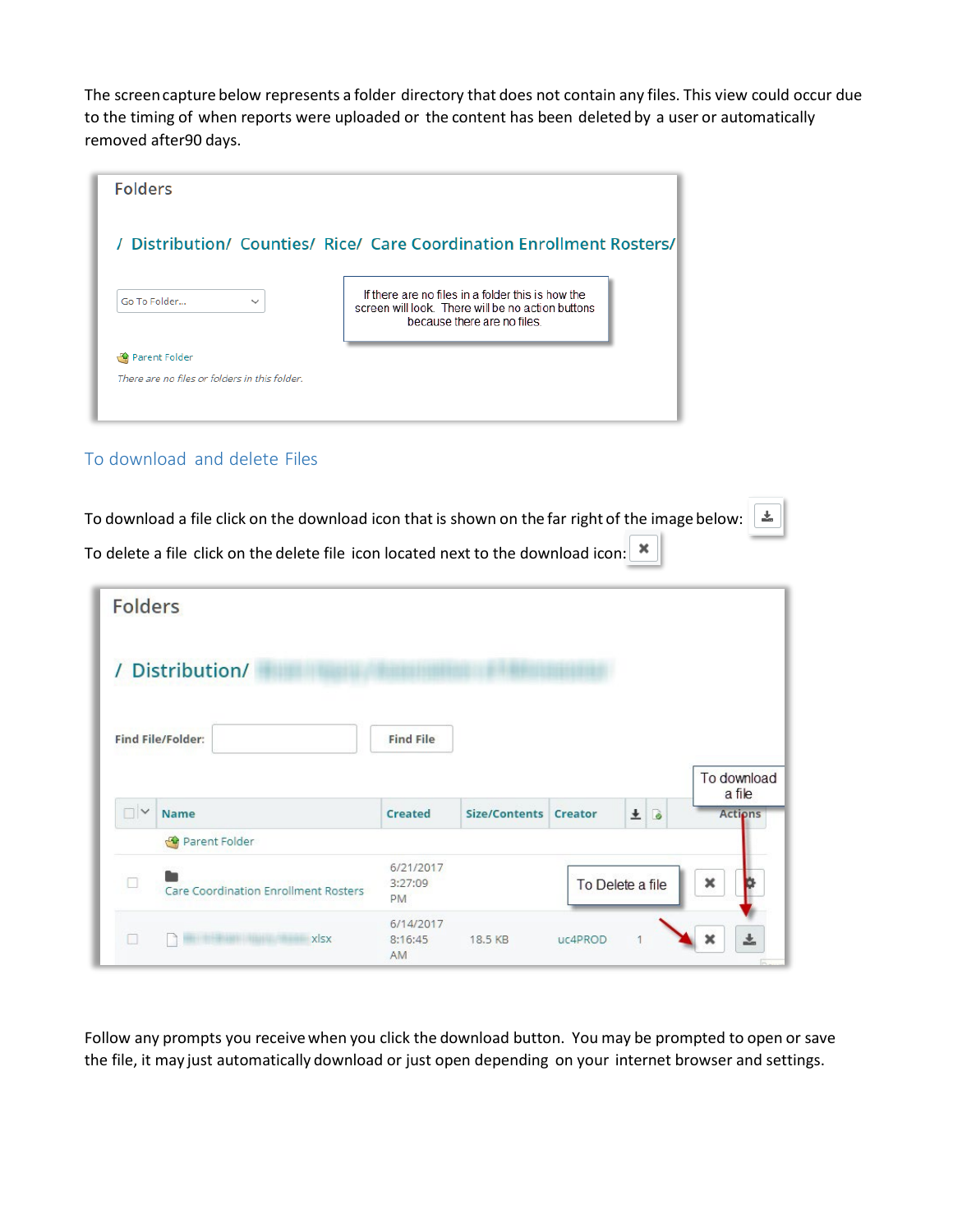If you are having technicaltrouble downloading files, you can find information on the MY ACCOUNT tabthat may help your tech support personnel troubleshoot the issue. It includes technical information needed to download files. This information will be located near the bottom of the MY ACCOUNT section.